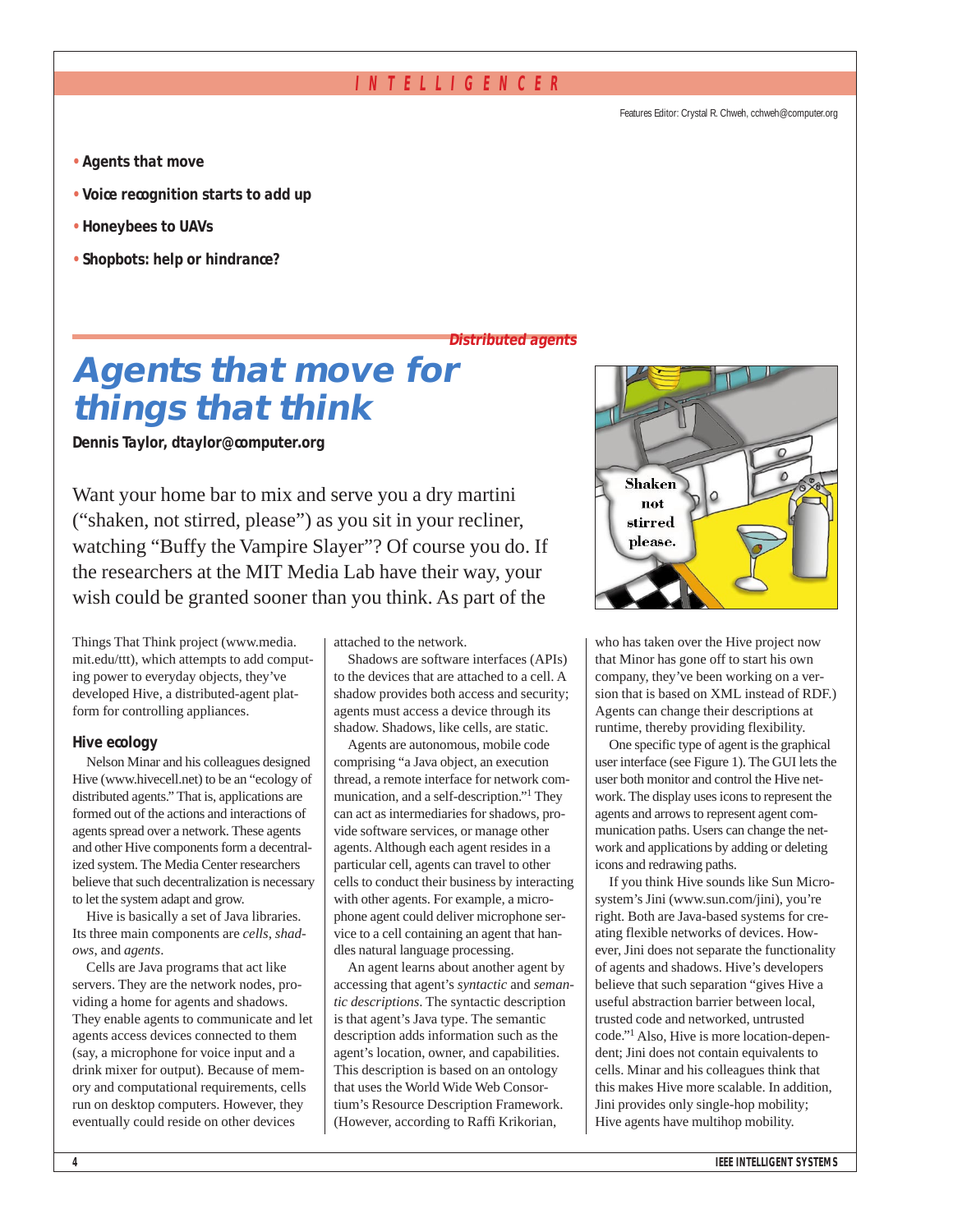### **Cooking with smarts**

Matthew Gray and his colleagues at the Media Lab have used Hive to construct a networked kitchen.2 (See the sidebar for some other Hive applications, including Counter Intelligence, a different intelligentkitchen project.) Their goal is a kitchen where the refrigerator and storage areas know their contents and know when something is needed. The appliances would order groceries and supplies and help the cook plan and prepare meals.

To show their project's potential, they constructed a demonstration system and implemented a recipe scheduler for making peanut brittle. The system employed three types of Hive agents. A recipe agent oversaw the recipe's execution and controlled manager agents, which managed the ingredients, the appliances, and user interaction. Device agents managed the appliances, which included tag readers for keeping an inventory of the groceries and supplies, a microwave oven, a scale, a speech output system, and a visual display.

The scheduler determined the best sequence in which to prepare the peanut brittle, given a recipe. The recipe included the steps (recipe steps don't always have to



Figure 1. Hive's GUI. Icons represent agents, and arrows represent agent communication paths. Users can change the network and applications by adding or deleting icons and redrawing paths. For a detailed explanation of this image, see www.hivecell.net/screenshot.html. (Image courtesy of MIT Media Lab.)

follow a particular order), their interdependencies, and the necessary ingredients and supplies. Because Gray and his colleagues were only demonstrating one recipe, they

did not integrate the recipe scheduler with the rest of the demonstration system. According to Gray, using Hive made their system more flexible. <sup>2</sup> For example, a

# **Some Hive applications**

- *Automatic diary*: As a user moves through a building, radio beacons transmit the user's location to his or her wearable computer. Information entered into the computer is automatically "stamped" with its date, time, and location.<sup>1</sup>
- *Counter Intelligence* (www.media.mit.edu/ci): This is a five-year program to investigate future kitchen technologies. It incorporates such projects as Mr. Java, an intelligent coffee machine, Scents Sense, which combines a digital nose with an oven, and Visiphone, which combines graphics with telephone conversations.
- *Honey, I Shrunk the CDs* (www.media.mit.edu/pia/Research/CDs/ index.html): Poker chips contain a song title and a radio frequency ID tag. When a user chooses one of the chips and drops it on a table with an RF tag reader, an MP3-based jukebox plays that song.<sup>2,3</sup>
- *Impulse* (agents.www.media.mit.edu/groups/agents/projects/impulse): Agents running on wireless mobile devices conduct negotiations on behalf of buyers and sellers.
- *Personal Ambient Displays* (tangible.media.mit.edu/projects/ Personal\_Ambient\_Disp/Personal\_Ambient\_Disp.html): These small devices subtly transmit information by getting cold or hot, moving, vibrating, or changing shape. They can be connected through Hive to activate each other or to respond to input from other sources.2
- *Personal locator*: A computer keeps track of the location of someone with a wearable computer. If the user so desires, the computer can let other people know his or her location.<sup>1</sup>
- *Personal theme music*: When the user enters a room, his or her

wearable sends a signal to a computer in that room, which then plays a song that user has chosen.<sup>1</sup>

• *Remembrance Agents* (rhodes.www.media.mit.edu/people/rhodes/ RA): These programs send the user of a wearable computer information relevant to that user's location. A possible application could be an automated tour guide for a museum.<sup>1</sup>

#### **References**

- 1. B. Rhodes, N. Minar, and J. Weaver, "Wearable Computing Meets Ubiquitous Computing: Reaping the Best of Both Worlds," *Proc. ISWC '99: Third Int'l Symp. Wearable Computers*, IEEE Computer Soc. Press, Los Alamitos, Calif., 1999, pp. 141–149; rhodes.www.media.mit.edu/people/rhodes/Papers/wearhive.html (current Mar. 2000).
- 2. N. Minar et al., "Hive: Distributed Agents for Networking Things," *Proc. ASA/MA '99: First Int'l Symp. Agent Systems and Applications and Third Int'l Symp. Mobile Agents*, IEEE Computer Soc. Press, Los Alamitos, Calif., 1999, pp. 118–129; hive.www.media. mit.edu/projects/hive/hive-asama.html (current Mar. 2000).
- 3. M.K. Gray, *Infrastructure for an Intelligent Kitchen*, master's thesis, Massachusetts Inst. of Technology, School of Architecture and Planning, Cambridge, Mass., 1999; www.hivecell.net/mkgray-thesis/ html (current Mar. 2000).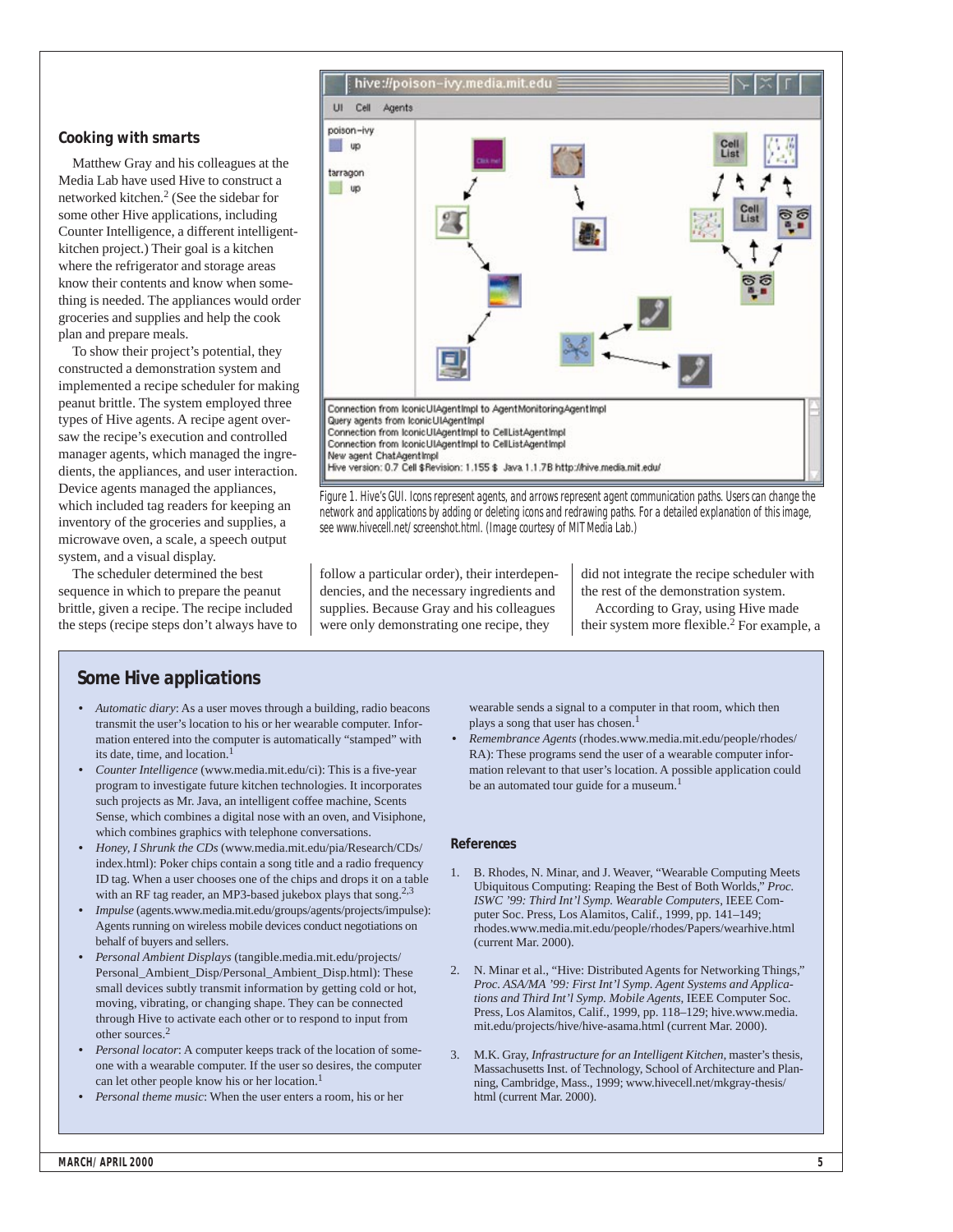polyphonic tag reader (which can read several tags simultaneously) that they originally planned to use was unavailable, so they substituted several other tag readers for it without changing any code. He also believes that the system implementation was simpler with Hive than without it, and that Hive's structure allows parts of this system to be used with others.

### **What's next for Hive?**

Krekorian sees Hive as the basis for a new way of creating large computer systems. These systems would go beyond traditional software reuse, exploiting existing resources over a network to create new applications. For example, he hypothesizes two "Hive-ified" devices: a child's interactive stuffed toy and a home security system. Without restarting the system, a user could add another Hive agent that links the two devices, creating an application that would use the toy to tell the child that his mom was home from work when the security system sensed her car going into the garage.

Hive's developers envision an Internet buzzing with Hive agents. However, before that happens, they need to deal with several issues. For example, they need to finish Hive's mobility layer. They also need to increase Hive's stability so that agents can run persistently. In addition, they need to improve security—specifically, protecting hosts and agents from other hosts and agents. Finally, they'd like some help. Toward that end, they've released opensource code for Hive (www.hivecell.net/ download.html). Personally, I'm looking forward to the day when my kitchen whips me up a chocolate malt and a homemade pizza while I'm playing pinochle.

# **References**

- 1. N. Minar et al., "Hive: Distributed Agents for Networking Things," *Proc. ASA/MA '99: First Int'l Symp. Agent Systems and Applications and Third Int'l Symp. Mobile Agents*, IEEE Computer Soc. Press, Los Alamitos, Calif., 1999, pp. 118–129; hive. www.media.mit.edu/projects/hive/hiveasama.html (current Mar. 2000).
- 2. M.K. Gray, *Infrastructure for an Intelligent Kitchen*, master's thesis, Massachusetts Inst. of Technology, School of Architecture and Planning, Cambridge, Mass., 1999; www.hivecell.net/mkgray-thesis/html (current Mar. 2000).

# **Robotics Honeybees to UAVs: doing the waggle walk**

## **Dick Price, dprice@computer.org**

Ongoing research at the Australian National University (ANU) in Canberra shows that honeybees possess a sort of visual odometer to gauge how far they have flown, which helps them direct their hive mates to food sources. Aside from its importance for the study of insect behavior,

this finding might well have an important impact on the development of unmanned flying vehicles.

According to Mandyam Srinivasan, the bioengineer leading this investigation, honeybees perform varying dances to communicate with other bees about the distance and direction to food sources. For the type of honeybee used in this work, a round dance indicates that the food is within about 50 meters (see Figure 1). Beyond that distance, the bees switch to a waggle dance, with the dance lasting proportionally longer for more distant food sources and shifting axially according to the sun's position in the sky to communicate direction.

Animal behavioralists once thought that bees estimate distances by gauging the energy they expend traveling back and forth—the longer the bee flew, the longer its dance. But tail or headwinds would make such estimates highly unreliable, so Srinivasan and his colleagues at ANU's Centre for Visual Science (cvs.anu. edu.au) have found that a very different mechanism is at work. As reported recently in *Science* (4 February 2000, pp. 851–853), they argue

instead that the bees gauge distance traveled by the amount of image motion they experience during the trip. Because new bees will tend to follow the same route as the experienced forager, this sort of visual odometry would prove to be quite reliable regardless of wind conditions.

### **Fooling Mother Nature**

To test their theory, Srinivasan's group trained marked honeybees to forage a feeder containing sugar solution positioned in a narrow, well-lit wooden tunnel (see Figure 2). When the tunnel's surface was covered with a visually intense random texture, the bees would be fooled into believing they had flown much further than they actually had.



Figure 1. Honeybee (Apis mellifera lingustica Spinola) entering the test tunnel. Canberra scientists have been studying honeybee behavior for almost 15 years using hives on the ANU campus. (Photograph by Jeff Wilson, Research School of Biological Sciences, ANU.)



Figure 2. Closed at one end so the bees have only one point of entry, the tunnel is covered with black insect-screen cloth to permit observation and to give the bees a view of the sky. The test tunnel measures 6.4 meters long, 11 cm wide, and 20 cm high. (Photograph by Teresa Belcher, Research School of Biological Sciences, ANU.)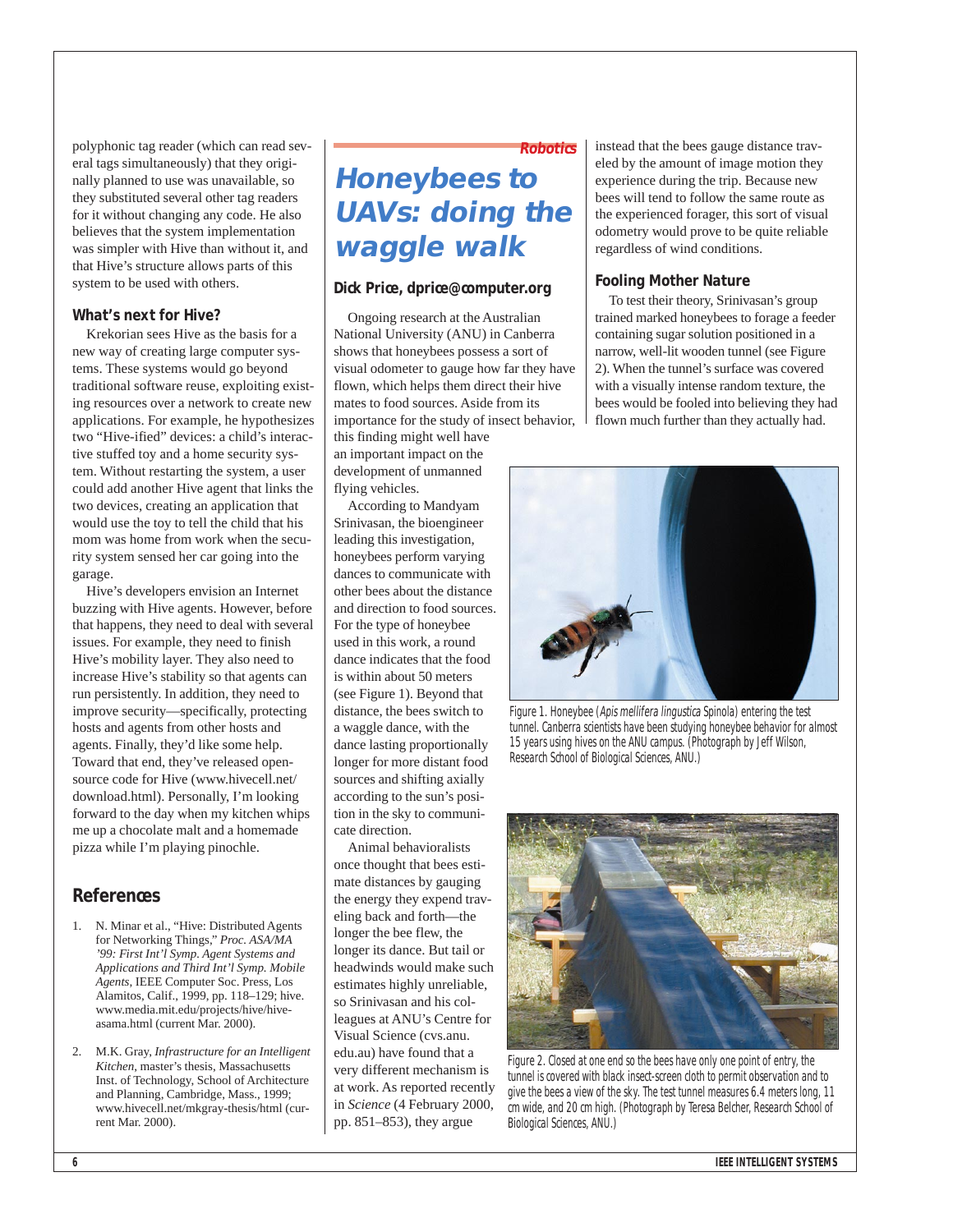In one the series of related experiments reported in *Science*, for instance, their 441 ms-long waggle dance indicated a flight of 184 meters outdoors, when they had actually flown just 12 meters—six meters outdoors and six meters down the tunnel. Srinivasan surmises that the tunnel forced the bees to fly closer to nearby objects than they would ordinarily do in flying outdoors. "And, as you fly along a straight line," he says, "images that are very close to you provide a very great image velocity, whereas objects that are further away don't appear to move nearly so much." By flying so closely to the patterned surface, they received visual motion cues equivalent to a much longer trip. Furthermore, when the tunnel's walls were covered with horizontal lines running parallel to their line of light, thus creating negligible image motion cues, the bees more accurately indicated the distance travelled with their round dance.

### **From bees to UAVs**

Srinivasan's group is working with funding from DARPA's Controlled Biological and Biomimetic Systems group under Alan Rudolf to apply these and related results to their work with unmanned autonomous vehicles. Currently, in trying to see how robust this visual odometry will be for robotic vehicles, they are encouraged by initial results using a land-based robot. "Certainly, it's immune to headwinds or tailwinds, which you've got to worry about with other methods."

Earlier work by Srinivasan showed that bees tend to fly down the middle of the tunnel by balancing the optical flow from the two sides, rather than by using stereo mechanisms traditionally used in robotics.

"They use very low-level image motion computing mechanisms that are a easier algorithmically to do in real time than, for example, using stereovision, which involves solving the correspondence problem," he says. "There's no object recognition as such going on. There are just very low-level image-motion cues being picked up." With these findings, ANU researchers have developed robot navigation systems that require much less computational power—just that of a standard laptop than would otherwise be needed.

Srinivasan and his colleagues are also working on a panoramic vision system that emulates insect vision for use in helicopters. Rather than attempting to develop

an insect-like compound eye, they use a specially shaped reflector that works with a single camera to capture a panoramic view for stabilizing the vehicle's flight and improving landings and takeoffs.

Insect landing strategies is another area of interest at ANU. Traditional experiments involve insects landing head on: By measuring the rate at which the surface expands, the insect would gauge its deceleration and extend its legs appropriately. A more interesting problem is the grazing landing on a horizontal surface, which is a more typical landing strategy for a UAV.

"Under those conditions, the looming cues are not very strong, as the insect is basically moving almost parallel to the surface," he says. The animal mainly experiences translational flow, which turns out to again involve a fairly simple algorithm. "They keep the angular velocity of the image in the eye constant as they approach the ground, so the lower they are, the slower they're flying automatically." Consequently, when the insect finally touches down, it is flying with zero forward velocity without having to do complex ranging.

"The trajectory then should be an exponential time curve, which is exactly what you get," he says. "We're currently trying to put that into a flying vehicle to see how well it works."

### **To biology and back**

Trained originally as an electrical engineer, Srinivasan was intrigued by the capabilities of insects'relatively small brains while doing his PhD at Yale. "They don't have a lot of cognition, the way we do, but in the low-level aspects of vision, they have everything it takes. If you watch a fly land on a teacup, for instance, you find that it does a very nice job."

The knowledge flow in Srinivasan's work goes both ways: findings from insect research—and from work with wallabies, birds, crabs, and humans that others are undertaking at his institute feed into robotics work, but also flow back in the other direction. "If the robot doesn't work the way we think it should, that puts us back on the drawing board as far as the biology is concerned as well."

# *& their applications Infelligent*

Editor-in-Chief<br>Daniel E. O'Leary **Daniel E. O'Leary** University of Southern California oleary@rcf.usc.edu

Associate Editor-in-Chief **Stephen E. Cross** Carnegie Mellon University sc@sei.cmu.edu

**EDITORIAL BOARD Richard Benjamins** University of Amsterdam **Douglas Dyer** DARPA

**Richard J. Doyle** Jet Propulsion Lab

**Dieter A. Fensel** Vrije Universiteit Amsterdam **Yolanda Gil** University of Southern California **C. Lee Giles**

NEC Research Institute **Kristian I. Hammond**

University of Chicago **James V. Hansen** Brigham Young University **Marti A. Hearst** University of California, Berkeley

**James A. Hendler** DARPA

> **Haym Hirsh** Rutgers University

**Se June Hong** IBM T.J. Watson Research Center **Eric Horvitz** Microsoft Research **Craig Knoblock** University of Southern California

**Robert Laddaga** DARPA **Robert Plant**

University of Miami **Paul S. Rosenbloom** University of Southern California

**Howard E. Shrobe** Massachusetts Institute of Technology

**William R. Swartout** University of Southern California **Mark L. Swinson**

DARPA **Milind Tambe**

University of Southern California **Austin Tate** University of Edinburgh

> **David L. Waltz** NEC Research Institute **Ronald Yager**

> > Iona College

**CS MAGAZINE OPERATIONS COMMITTEE** Sorel Reisman (chair), William Everett (vice chair), James H. Aylor, Jean Bacon, Thomas J. (Tim) Bergin, Wushow Chou, George V. Cybenko, William I. Grosky, Steve McConnell, Daniel E. O'Leary, Ken Sakamura, Munindar P. Singh, James J. Thomas, Yervant Zorian

#### **CS PUBLICATIONS BOARD**

Sallie Sheppard (vice president), Sorel Reisman (MOC chair), Rangachar Kasturi (TOC chair), Jon Butler (POC chair), Angela Burgess (publisher), Laurel Kaleda (IEEE representative), Jake Aggarwal, Laxmi Bhuyan, Lori Clarke, Alberto del Bimbo, Mike Liu, Mike Williams (secretary), Zhiwei Xu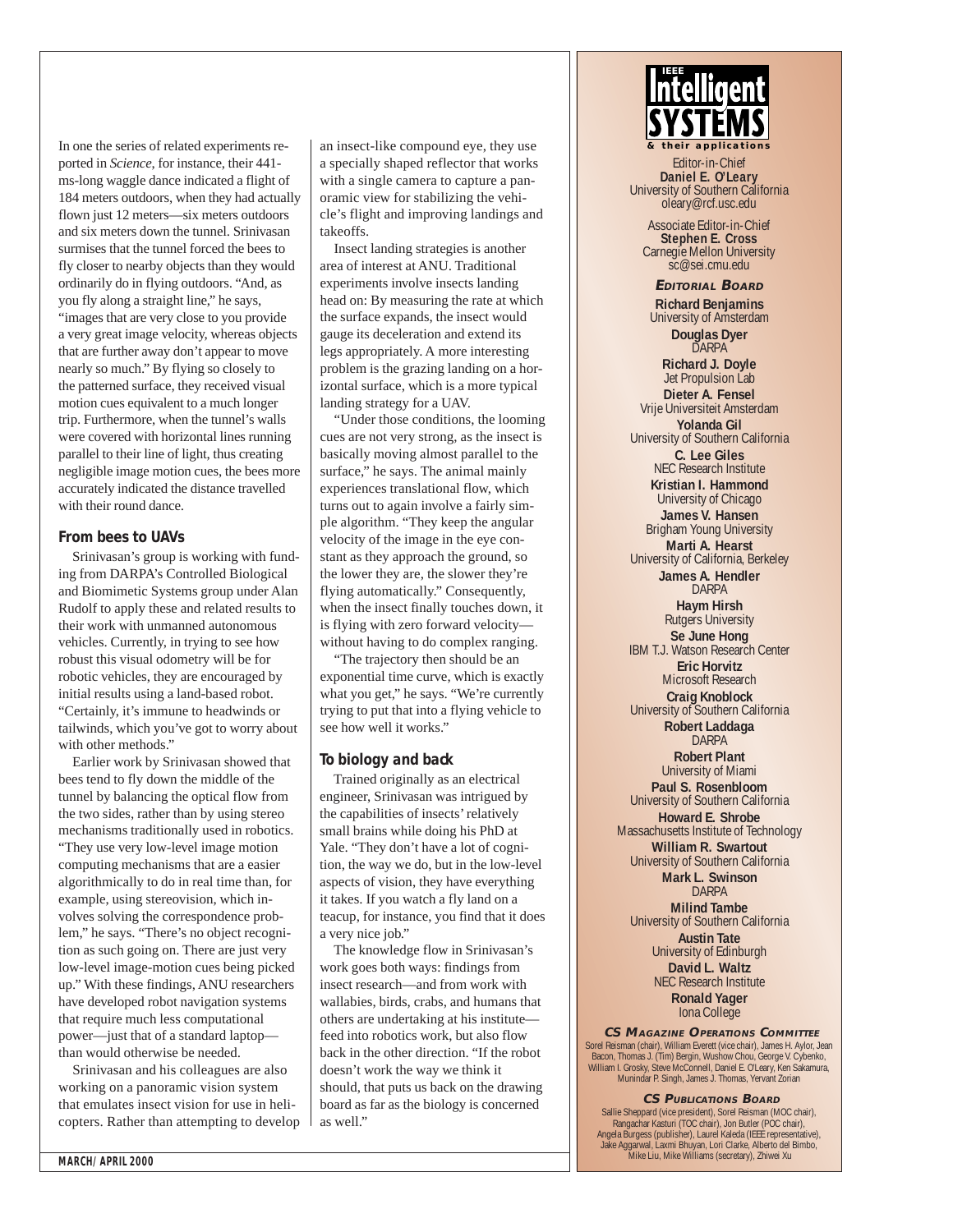# **Voice recognition Voice recognition technology is starting to add up**

## **Shani Murray, smurray@computer.org**

Henry "Buddy" Gray, a mathematics and statistics professor at Southern Methodist University (hgray@mail.smu.edu), has developed MathTalk—a software program that turns words into equations. Gray originally created his voice recognition program to save keystrokes, but he soon realized that his software could help not only other professional mathematicians, but also disabled or blind people.

"Instead of you learning the computer's language, it learns yours," explains Gray, who now works in collaboration with Metroplex Voice Computing of Arlington, Texas (www. mathtalk.com). MVC offers several different products, all based on Gray's initial program. MathTalk/Scientific Notebook uses DragonDictate and Scientific Notebook and can be used for all levels of math. It recognizes over 2,000 voiced math commands, including formulas such as the quadratic formula, 3D wave equation, and Bessel function. "You say 'quadratic formula,' and you save 30 to 40 keystrokes," says Gray. He adds that the voice recognition is very good because it's directed toward phrase commands, decreasing the use of smaller words such as "in" and "to," which are easily misunderstood. The program also has graphing capabilities.

While MT/SN helps paraplegics and quadriplegics, Gray's MathBrailleTalk aids instructors of visually impaired students by translating mathematical formulas and embossing them into Braille. Gray is also working on MathTalk for the Visually

Impaired. MT/VI users type in the mathematical equations, the program reads them back, and the users can then correct the program with commands such as "erase" or "wrong word." In addition, MT/VI will assist both students and teachers with its ability to print the equations in either Braille or regular text. According to Jason Balusek, a blind student earning his master's degree in mathematics at Stephen F. Austin State University, "This will open a lot of doors in math for blind people."

ArithmeticTalk, geared towards grade-school students, will also strengthen the prospects for disabled students. Says Gray, "I realized that most disabled children don't even get to algebra, which cuts out their opportunities." Using MS Word97, the program better introduces these children to mathematics. The students can tell it to add, subtract, multiply, and divide, and the program will then show them their work.

Yet another potential program stemming from Gray's initial software is aimed at those with speech impairments. Kathy Whipple (kathy\_whipple@baylor.edu), chair of the Department of Communication Sciences and Disorders at Baylor University, has applied for a grant and hopes to use Gray's technology for people with good cognitive skills but poor articulation—for those who have suffered a stroke or have a tumor, for example. An inflection in a person's voice or a series of noises could indicate various needs and trigger certain icons representing anything from food to entertainment. Whipple feels such a voice-activated communication system—as opposed to the often cumbersome and awkward point-and-click models—"is desperately needed." She adds, "The technology is clearly there. We're not far away."

### **Web agents**

# **Shopbots: help or hindrance?**

## **David Clark, dwclark@earthlink.net**

Generally speaking, a *bot* is a software component that does the work of a human or another bot (or agent). In terms of shopping, this can mean a Web portal (*shopbot*) that can display product price and availability from multiple online vendors. The hype surrounding shopbots asserts that they can help the online shopper make educated purchases. But often shopbots have only delivered prices, without other pertinent information, such as contrasting features and detailed specifications—leaving the shopper informed, but not necessarily educated.

Market research has indicated that Web buyers like to comparison shop, instead of relying on high-profile or random sites. Consequently, as e-commerce flourishes, so does the demand for comprehensive, useful shopbots.

### **To the future and beyond**

The first shopbots Web buyers used were

relatively simple, in most cases they spidered vendor's sites for basic (mostly price) information. The information they discovered was limited and the process could tie up bandwidth and servers, causing resentment among vendors (see "Shopbots Become Agents for Business Change," *Computer*, Feb. 2000). Today, instead of spidering, many shopbot developers either arrange with cooperative vendors to access their database schema (in return for the likelihood of increased visitors and payments), or shopbot sites use sophisticated parsing techniques and scripts to train their bots to gather more robust information from the HTML on vendors'product pages.

Neither approach delivers on the ultimate promise of shopbots. One day, according to Steve White of IBM's Institute for Advanced Commerce, shopbots will automatically engage in complex transactions on behalf of their human owners—or on other agents.

Attempting to deliver these shopbots of the future, industry and university research groups are scrambling to develop bot technology that is effective and autonomous, without introducing economic chaos. As one commercial example of this kind of research, take Rob Guttman and his colleagues'work

at MIT. Their work on normalization retrieval forms the technical basis for Frictionless Commerce, a shopbot engine used by hightraffic Web sites such as Lycos. According to Guttman, the company's CTO, the commercial version of this ontology-based shopbot offers extended function over most current shopbots, giving shoppers the ability to make apples-to-apples comparisons.

### **Data collection is the key**

"We're able to parameterize product details to a rather low level," says Guttman. The company employs teams of information architects who develop ontologies for each of the product domains served by the companies who use the Frictionless bot engine. Their job is to define the common feature sets and the semantics used by manufacturers, vendors, and buyers of a particular product category—digital cameras, for example. This compiled body of terms and its semantic relationships are then used to build templates that spiders fill in with data collected from the Web to create a rich product knowledge base.

On the front end, Frictionless uses a valuecomparison engine—which uses technology